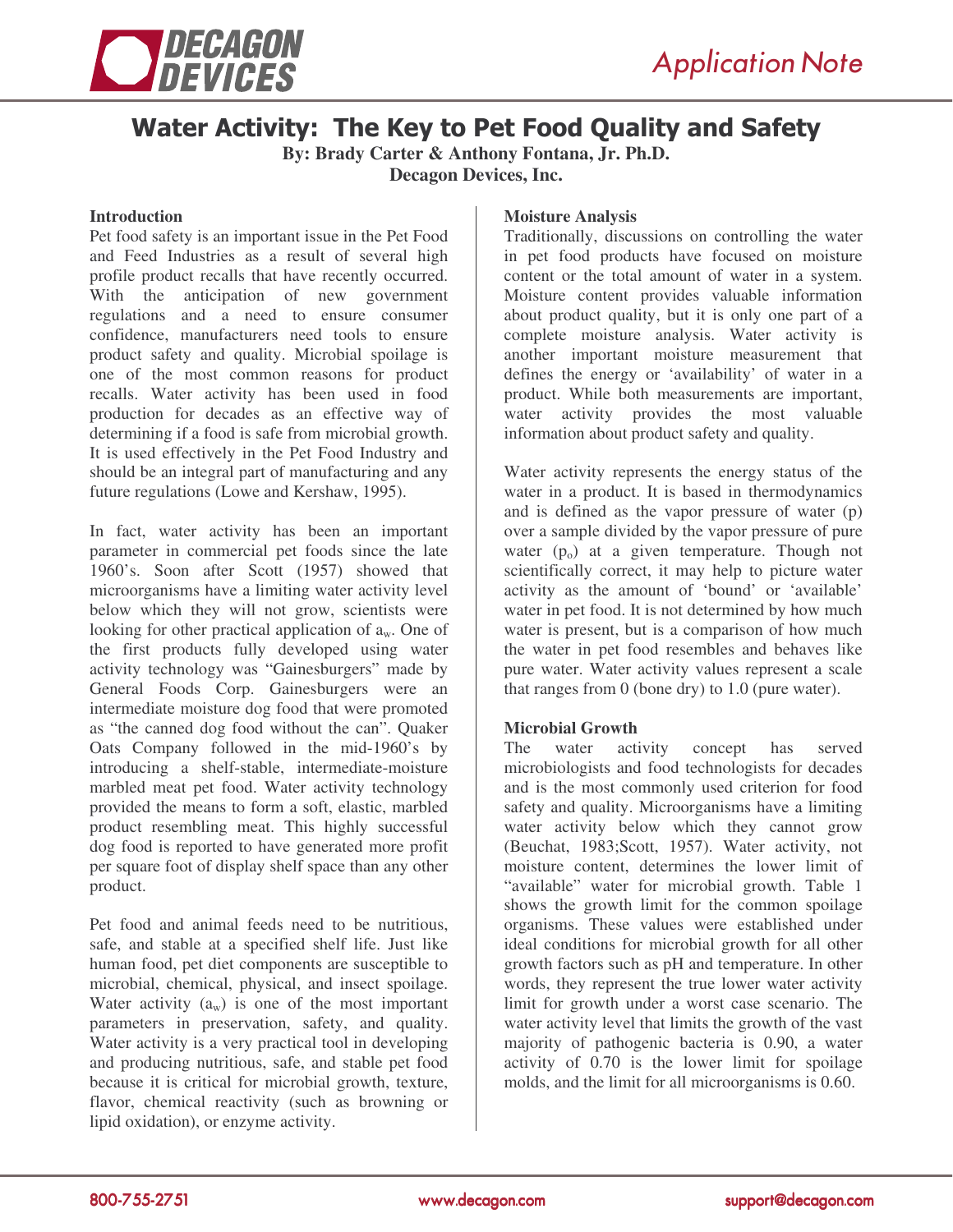

# **Application Note**

growth, neither

| Table 1. Water activity lower limit for growth for common spoilage organisms. | intermediate<br>pet |                                                |             |                                              |
|-------------------------------------------------------------------------------|---------------------|------------------------------------------------|-------------|----------------------------------------------|
| Microorganism                                                                 | Minimum             | Microorganism                                  | Minimum     | food<br>will<br>1                            |
|                                                                               | $a_{\rm w}$         |                                                | $a_{\rm w}$ | mold<br>support<br>while                     |
| Clostridium botulinum E                                                       | 0.97                | Penicillum expansum                            | 0.83        | growth<br>intermediate<br>pet                |
| Pseudomonas fluorescens                                                       | 0.97                | Penicillum islandicum                          | 0.83        | food<br>4<br>cannot.                         |
| Escherichia coli                                                              | 0.95                | Debarymoces hansenii                           | 0.83        | even though their                            |
| Clostridium perfringens                                                       | 0.95                | Aspergillus fumigatus                          | 0.82        | moisture contents                            |
| Salmonella spp.                                                               | 0.95                | Penicillum cyclopium                           | 0.81        | are essentially the<br>same. Intermediate    |
| Clostridium botulinum A, B                                                    | 0.94                | Saccharomyces bailii                           | 0.80        | pet food 4 would                             |
| Vibrio parahaemoliticus                                                       | 0.94                | Penicillum martensii<br>Penicillum chrysogenum | 0.79        | the<br>added<br>have<br>benefit<br>of<br>not |
| Bacillus cereus                                                               | 0.93                | Aspergillus niger                              | 0.77        | requiring                                    |
| Rhizopus nigricans                                                            | 0.93                | Aspergillus ochraceous                         | 0.77        | additional<br>preservatives<br>to            |
| Listeria monocytogenes                                                        | 0.92                | Aspergillus restrictus                         | 0.75        | mold<br>prevent                              |
| Bacillus subtilis                                                             | 0.91                | Aspergillus candidus                           | 0.75        | spoilage.                                    |
| Staphylococcus aureus (anaerobic)                                             | 0.90                | Eurotium chevalieri                            | 0.71        |                                              |
| Saccharomyces cerevisiae                                                      | 0.90                | Eurotium amstelodami                           | 0.70        | While<br>both<br>intermediate                |
| Candida                                                                       | 0.88                | Zygosaccharomyces rouxii                       | 0.62        | moisture pet food                            |
| Staphylococcus aureus (aerobic)                                               | 0.86                | Monascus bisporus                              | 0.61        | will<br>and                                  |
| (adapted from Beuchat 1983).                                                  |                     |                                                |             | mold<br>support                              |

#### **Table 1.** Water activity lower limit for growth for common spoilage organisms.

(adapted from Beuchat 1983)

Since bacteria, yeast, and molds require a certain 'availability' of water to support growth, drying pet food below a critical  $a_w$  level provides an effective means to control microbial growth. Water may be present, even at higher content levels than normally acceptable in pet food, but if its water activity is sufficiently low, the microorganisms cannot utilize the water to support their growth. This 'desert-like' condition creates an osmotic imbalance between the microorganisms and the local environment and consequently, the microbes become dormant or die.

Table 2 shows a survey of the water activity and moisture content of several different samples of different commercial pet foods. These water activities were measured using an AquaLab chilled mirror water activity instrument (Decagon Devices, Inc). All samples were sliced small enough to fit in the instrument's sample cup and the tests were run in duplicate. These results indicate a range of water activity/moisture content combinations depending on the formulation of the pet food product. A comparison of the values in Table 2 and Table 1 gives an indication of the susceptibility of these products to spoilage based on their water activity. Comparing the two tables also illustrates why moisture content is not a good indicator of susceptibility to microbial spoilage. For example,

product will support the growth of pathogenic bacteria. Consequently, neither product would be considered potentially hazardous if regulated by the 2005 Food Code. However, intermediate moisture pet food 2 has the higher moisture content even though it has the lower water activity. This is accomplished by manipulating the formulation using water lowering ingredients called humectants. Some commonly used humectants include salt, sugar, propylene glycol, glycerol, etc.. A higher moisture level can be advantageous for both production and textural qualities.

### **Product Quality**

Water activity is also an indicator of pet food physical properties and stability. Controlling water activity maintains proper structure, texture, stability, and density (Katz and Labuza, 1981). A critical water activity can be identified below which pet food will maintain its hard crunch. Above this critical water activity, the pet food particles are plasticized and soften. Conversely, intermediate moisture pet foods that have a soft texture must be at high enough water activities to maintain the soft texture but low enough to prevent spoilage. Consequently, knowledge of the water activity of pet food as a function of moisture content and temperature is essential during processing,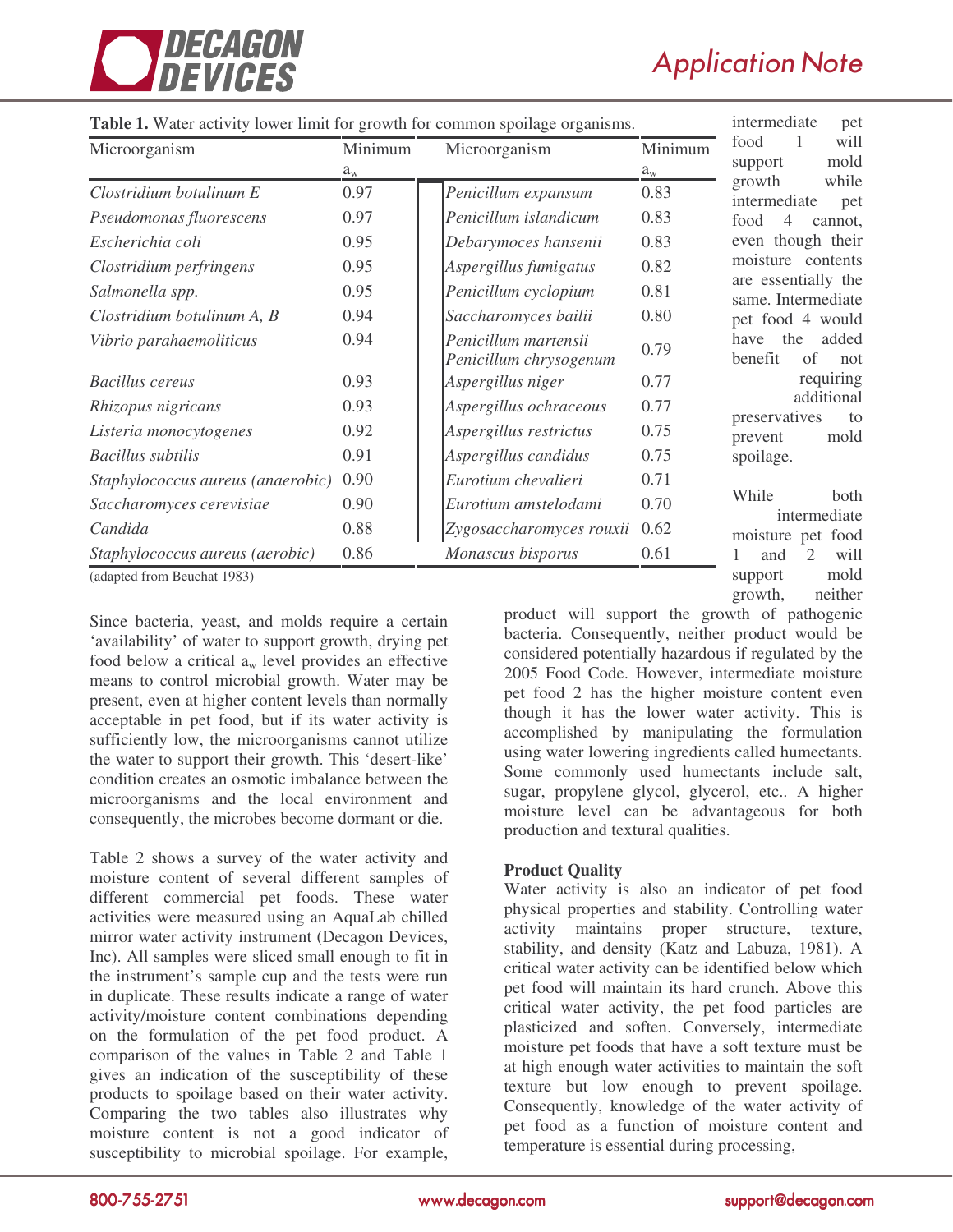

**Table 2**. Water activities of common pet food products as measured using Decagon Devices' AquaLab chilled mirror water activity instrument.

| Product                          | Water Activity | Moisture Content<br>$(\%$ d.b.) |
|----------------------------------|----------------|---------------------------------|
| Moist Canned Pet Food 1          | 0.994          | 79.6                            |
| Moist Canned Pet Food 2          | 0.830          | 24.0                            |
| Intermediate Moisture Pet Food 1 | 0.823          | 13.70                           |
| Intermediate Moisture Pet Food 2 | 0.791          | 14.40                           |
| Intermediate Moisture Pet Food 3 | 0.679          | 8.43                            |
| Intermediate Moisture Pet Food 4 | 0.669          | 13.0                            |
| Intermediate Moisture Pet Food 5 | 0.525          | 9.21                            |
| Dry Pet Food 1                   | 0.493          | 8.59                            |
| Dry Pet Food 2                   | 0.459          | 7.79                            |
| Dry Pet Food 3                   | 0.236          | 4.40                            |

handling, packaging and storage to maintain proper textural qualities.

Because water activity is a measure of the energy status of the water, differences in water activity are the driving force for moisture migration. By definition, water activity dictates that moisture will migrate from a region of higher  $a_w$  to a region of lower  $a_w$ , but the rate of migration depends on many factors. Many pet foods are multi-component products with heterogeneous regions. If these regions are at different water activities, water will migrate between the components until they reach an equilibrium water activity, regardless of their moisture contents (Brandt, 1996;Katz and Labuza, 1981). For example, if two components of a multicomponent pet food product both have 15% moisture content but are different water activities, moisture will be exchanged, even though their moisture contents are the same. This moisture migration could lead to textural or microbial spoilage problems.

There are a number of products on the market with multi-textured characteristics that use water activity. These products combine a hard, dry-baked pet food and a soft, moist pet food. The hard, dry component has the advantage of teeth cleaning, but is less palatable than a soft, moist food. The soft, moist component may be highly palatable, but lacks the abrasive teeth cleaning property. When the two components are mixed, they equilibrate to a common equilibrium water activity during storage. This equilibrium  $a_w$  must allow the dry component to remain hard and crunchy while leaving the soft component moist and tender

#### **Measurement of Water Activity**

Water activity is measured by equilibrating the liquid phase water in the sample with the vapor phase water in the headspace of a closed chamber and measuring the vapor pressure of the headspace. New instrument technologies have vastly improved speed, accuracy and reliability of measurements. Two different types of water activity instruments are commercially available. One

uses chilled mirror dew point technology while the other utilizes relative humidity sensors that change electrical resistance or capacitance; each has advantages and disadvantages. The methods vary in accuracy, repeatability, speed of measurement, stability in calibration, linearity, and convenience of use.

In a chilled mirror dewpoint system, a sample is placed in a sample cup which is then sealed against a sensor block. Inside the sensor block is a dewpoint sensor, an infrared thermometer, and a fan. The dewpoint sensor measures the dewpoint temperature of the air and the infrared thermometer measures the sample temperature. From these measurements, the relative humidity of the headspace is computed as the ratio of dewpoint temperature saturation vapor pressure to saturation vapor pressure at the sample temperature. When the water activity of the sample and the relative humidity of the air are in equilibrium, the measurement of the headspace humidity gives the water activity of the sample. The fan is to speed equilibrium and to control the boundary layer conductance of the dewpoint sensor.

The major advantages of the chilled mirror dewpoint method are speed and accuracy. Chilled mirror dewpoint is a primary approach to measurement of relative humidity based on fundamental thermodynamic principles. Chilled mirror instruments make accurate  $(\pm 0.003a_w)$ measurements in less than 5 minutes. Since the measurement is based on temperature determination, calibration is unnecessary, but running a standard salt solution checks proper functioning of the instrument. If there is a problem,